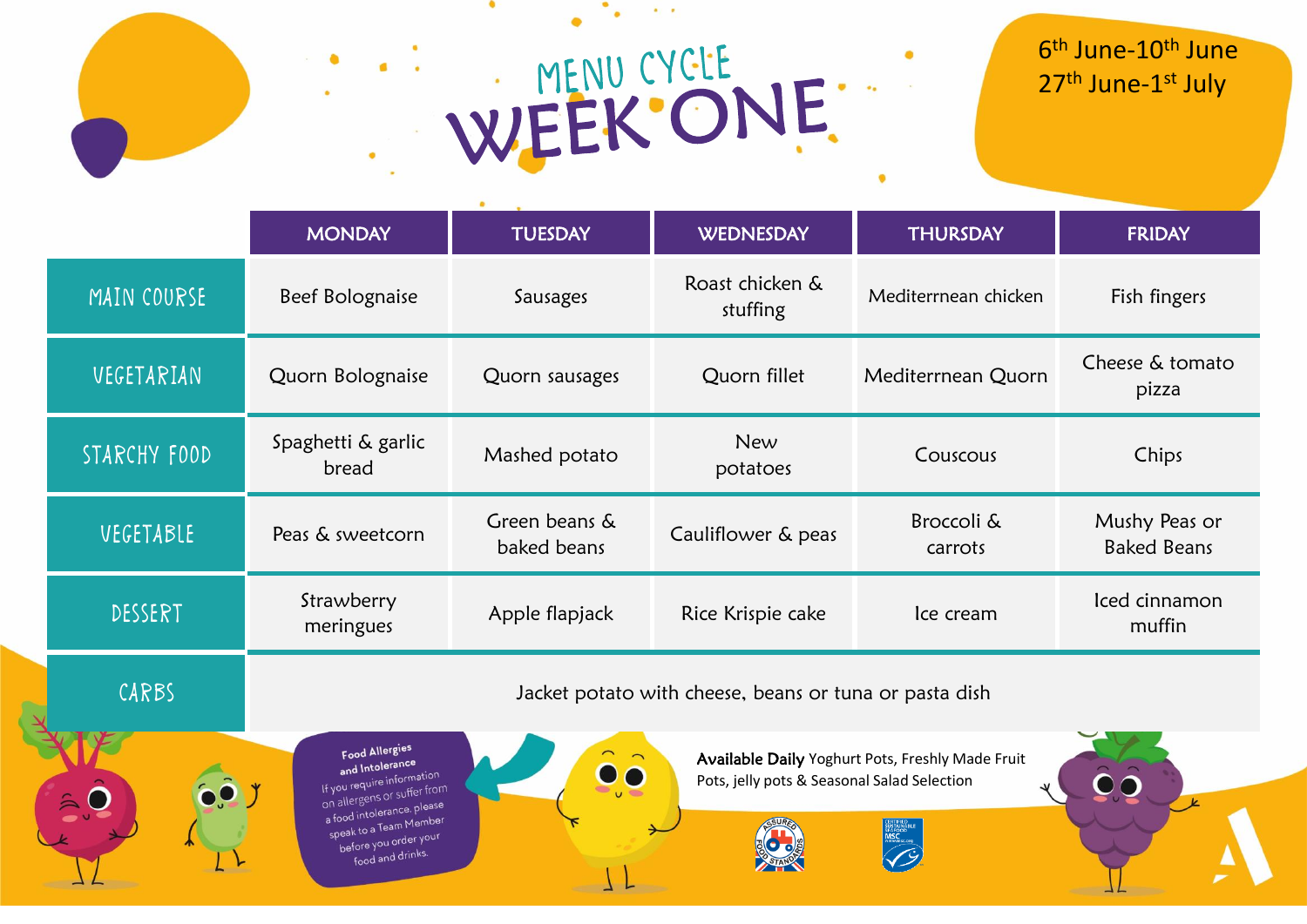# WEEK TWO

#### 13th June-17th June 4TH JULY-8<sup>TH</sup> JULY

|              | <b>MONDAY</b>                                                                                                                                                                                                                    | <b>TUESDAY</b>               | <b>WEDNESDAY</b>                          | <b>THURSDAY</b>      | <b>FRIDAY</b>            |  |
|--------------|----------------------------------------------------------------------------------------------------------------------------------------------------------------------------------------------------------------------------------|------------------------------|-------------------------------------------|----------------------|--------------------------|--|
| MAIN COURSE  | Chicken curry                                                                                                                                                                                                                    | Tomato & herb pasta<br>bake  | Picnic day                                | Chicken meatballs    | Battered fish            |  |
| VEGETARIAN   | Quorn curry                                                                                                                                                                                                                      | Tomato & herb pasta<br>bake  | Picnic day                                | Quorn balls          | Cheese & tomato<br>pizza |  |
| STARCHY FOOD | Rice & naan                                                                                                                                                                                                                      | Garlic bread                 | Tortilla chips                            | Spaghetti            | Chips                    |  |
| VEGETABLE    | Peas & sweetcorn                                                                                                                                                                                                                 | Green beans &<br>cauliflower | Carrot and<br>cucumber sticks with<br>dip | Sweetcorn & peas     | Peas<br>& baked beans    |  |
| DESSERT      | Marble cake                                                                                                                                                                                                                      | <b>Trifle</b>                | Fruit flapjack                            | <b>Banana Muffin</b> | Vanilla Shortbread       |  |
| CARBS        | Jacket potato with cheese, beans or tuna or pasta dish                                                                                                                                                                           |                              |                                           |                      |                          |  |
|              | Available Daily Yoghurt Pots, Freshly Made Fruit<br><b>Food Allergies</b><br>Pots, jelly pots & Seasonal Salad Selection<br>and Intolerance<br>If you require information<br>on allergens or suffer from<br>Listalerance, please |                              |                                           |                      |                          |  |

CERTIFIED

**BUCK OF BUCK** 

on allergens or surrer<br>a food intolerance, please

a food intolerance. Press<br>speak to a Team Member peak to a learn form<br>before you order your efore you drawn,